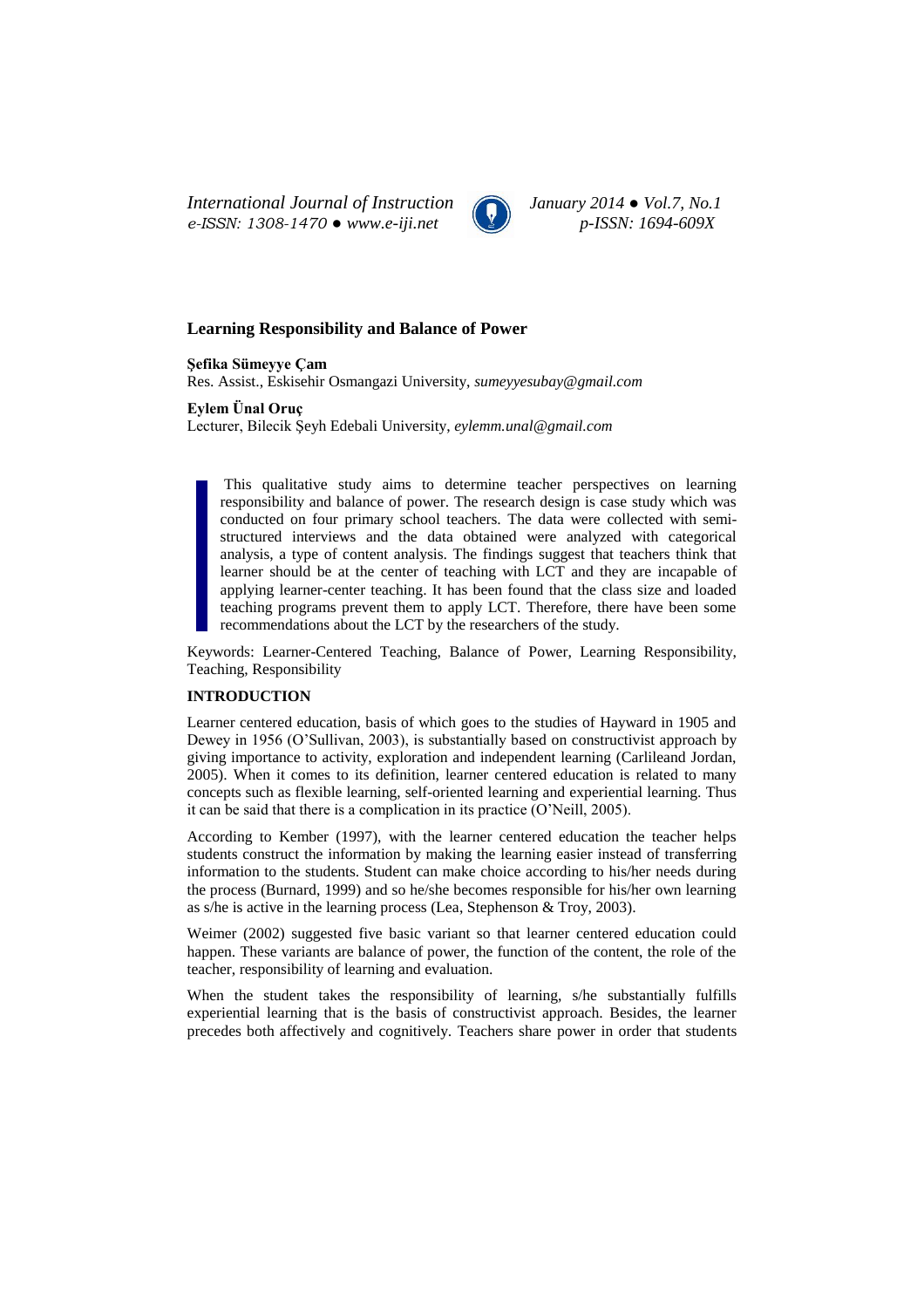can take responsibility of their own learning process and can make a decision more in the learning and teaching process. Learning responsibility can only be increased in such an environment (Weimer, 2002).

Balance of power is also as important as learning responsibility in education. According to the learner centered education achieving a balance means that there is a power sharing between the teacher and the student. The authority is not in the hands of the teacher as in the traditional education, but it is shared with the student. This sharing is achieved via the responsibilities given to the students. As a matter of fact, the student is both responsible for his/her learning and share the power in the classroom by taking some responsibility. To Rogers (1983), a power exchange from teacher to student has happened by the need of change in the traditional environment in which students are passive. In addition, Froebel stated that the teacher shouldn't interfere in the development process of the student and should take a role as a guide (Simon, 1999). The paradigm shift from teacher to learning has brought about the shift of the power from teacher to student (O'Neill, 2005).

Balance of power emphasizes that the control in the learning process and the authority of teachers decrease the motivation of the students and as a result we come up with the unwilling and dependent students who cannot take the responsibility of their own learning. It is suggested for the power imbalance that the power should be shared between teacher and the student as it will affect the motivation and learning of the students positively (Weimer, 2002).

In this research, teachers' views have been received about the balance of power and responsibility of learning that is the two dimensions of the learner centered education.

What are the teachers' views about;

- The ones who are responsible for learning and teaching process?
- Learning experiences that need to be supplied in Learner Centered Education?

• The implementations that provide students with taking responsibility of their own learning?

- Giving responsibility by taking success conditions into account?
- The policies that are applied for unsuccessfulness and negative behaviors?
- The control in the classroom?
- The process of giving homework?
- How they achieve learning motivation?

### **METHOD**

### **Research Model**

In this work, case study, one of the qualitative research types, is used. Case study is used when the answers to the questions of how and why is looked for, in the case that researchers' control on the events is less and when the subject is focused on a situation from real life (Creswell, 1998).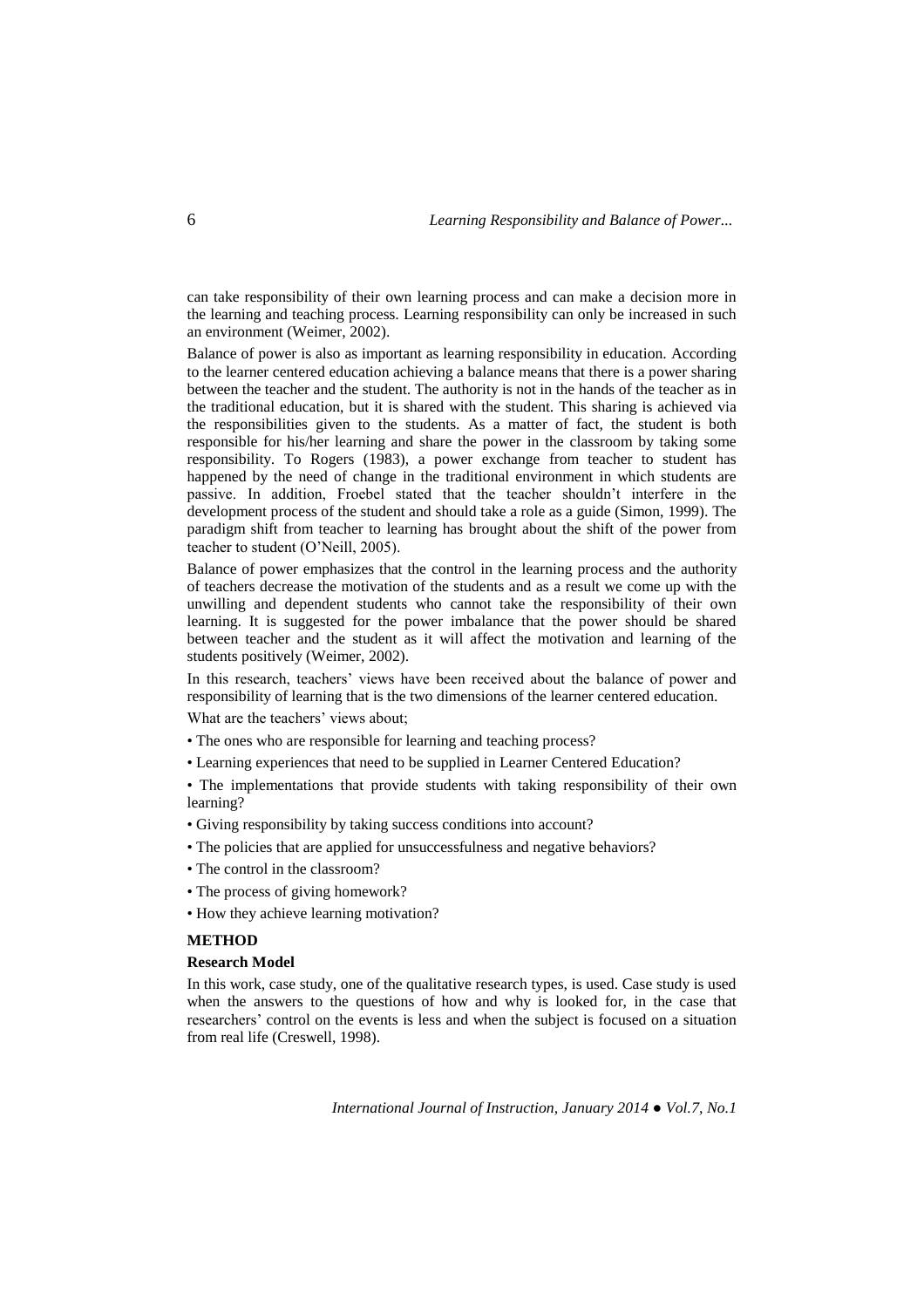## **Participants**

The participants of the research are made up of 4 primary school teachers who are obtained by random sampling. 2 of the teachers are Science teachers and 2 of them are English teachers. Science is a numerical, English is a verbal lesson. Because of expose the effects of a verbal and a numerical lesson, and compare, these two lessons was selected.

4 primary school teachers are chosen by random sampling when participants of the research are determined. According to random sampling, the most ideal participant is the one to whom can be reached without a plan (Neuman, 2009). Demographic information of the participants is shown in Table 1.

Table 1: Demographic information of the participants

| <b>Teacher</b>   | Field             | Level of Education | <b>Graduation Faculty</b>   |
|------------------|-------------------|--------------------|-----------------------------|
| <b>SCIENCE1</b>  | Science and Tech. | Doctorate (dvm)    | <b>Faculty of Education</b> |
| <b>SCIENCE2</b>  | Science and Tech. | Postgraduate (dvm) | <b>Faculty of Science</b>   |
| ENG1             | English           | Undergraduate      | <b>Faculty of Education</b> |
| ENG <sub>2</sub> | English           | Undergraduate      | <b>Faculty of Education</b> |
|                  |                   |                    |                             |

2 Science and Technology teacher and 2 English teachers took part in the study. The reason why these fields were taken into account is to show whether research questions display differences according to the learning in the two different fields.

## **Data Collection**

Data in the research were attained by semi-structured interviews. Interview questions were prepared by considering the expert views and the literature related to the subject. The questions were prepared on the basis of power balance and responsibility aspects of learner centered education. 10 open-ended questions were asked in the interview. Owing to the fact that the answer of the first question comprised of other 9 questions, it was eliminated in the analysis phase. The interviews lasted 30 minutes in average. Interviews were recorded and then they were put on the paper. Then the written records were justified by the participants.

# **Data analysis**

In the data analysis, categorical analysis, a type of content analysis was used. Firstly, voice records were put on the paper. Then, the data were coded by two researchers to increase the reliability of the research. Finally, researchers and other faculty members with experience in qualitative research coded the data that conducted by researchers on both encodings for reliability, Reliability = Consensus / Separation of Consensus  $+ X$ 100 formula was applied to (Miles and Huberman, 1994). Correspondence percentage between two encoders calculated as %80. The percentage of correspondence %70 or higher is seen to be sufficient, reliability in terms of data analysis is provided. Made by the researchers and expert faculty members encodes indicating correspondence codes were basis for achieving themes. Inconsistent codes were excluded from analysis.

### **The Reliability and Validity**

Before forming interview questions related literature were reviewed and a theoretical framework was created to increase internal validity. The scripts of the recordings were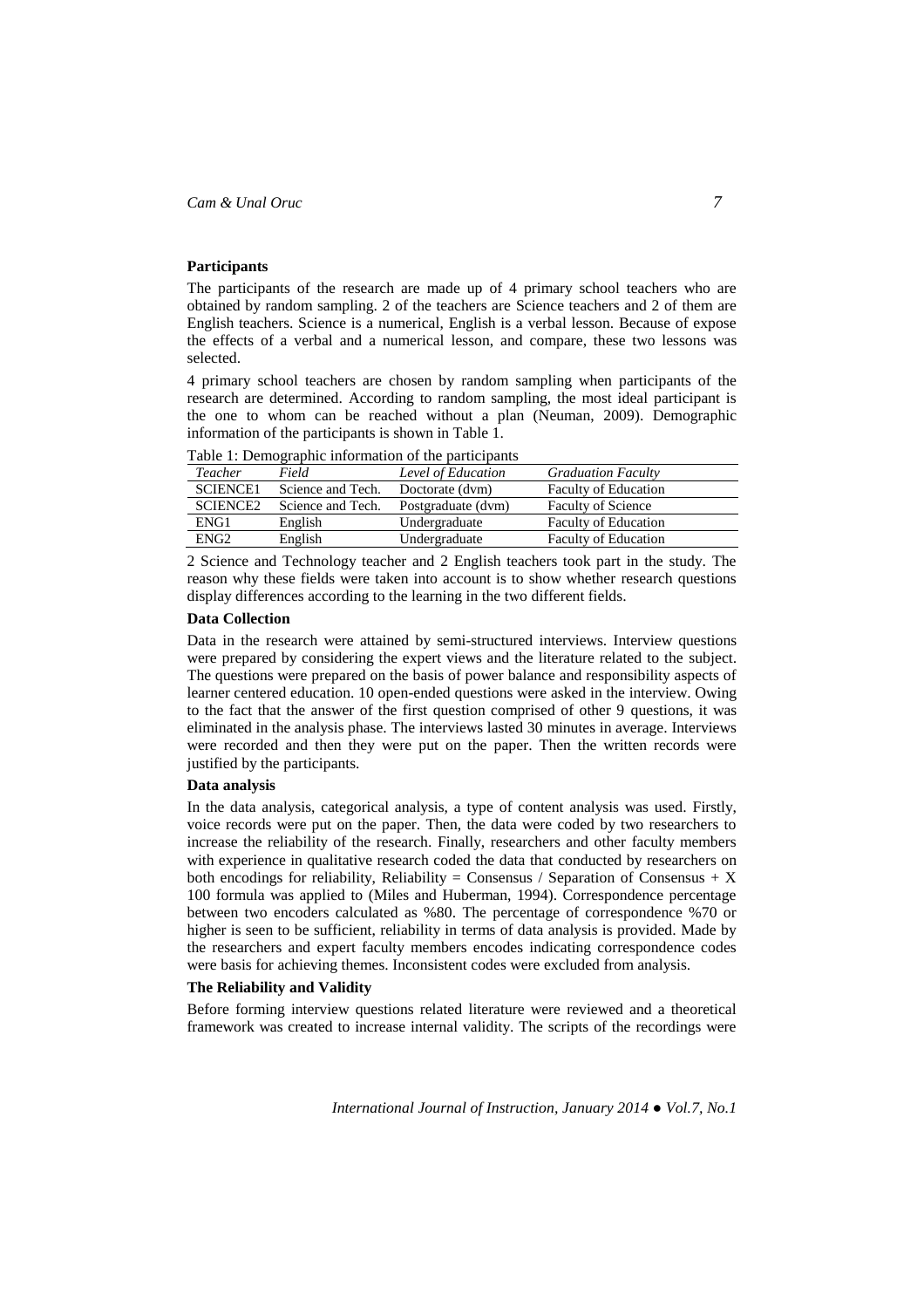approved by the respondents. This was to enable internal validity. There has been coherence between themes and subthemes created in the content analysis. Unrelated terms were excluded. Beside, participants were interviewed in a comfortable and warm environment. The stages of research design were described in detail to increase external validity.

The results of the research were presented without any interpretation to increase internal validity. Also, the research was interpreted in detail and the raw data were kept by the researchers to increase external reliability.

#### **RESULTS**

In this part, in the frame of main themes, teachers' views about learning responsibility and balance of power are presented.

## **Views on Responsibility of Learning-Teaching Process**

In Table 2, views about who is responsible in learning-teaching process are presented. According to the teacher who thinks that only the teacher is responsible in this process: *"… there are no students who cannot learn but teachers who cannot teach*." (Sci-2). For this reason, the idea of teacher should take the responsibility of learning-teaching process is claimed.

An English language teacher thinks that a teacher should take not the whole responsibility as seen in the example above, but more of the responsibility because of the quality of being a guide.

"*Because learning a language is difficult process and most students have prejudice against it, the teacher is the most responsible person who should create need and awareness in the students*." (Eng-2).

However, as the learning is a process happening inside of an individual, it is thought that the learners' responsibility in it is more dominant. It is thought that the teacher should put the students to forefront and lead them to take the responsibility of their own learning.

| Main Theme                          | <b>Sub Themes</b>            | Sci1 | Sci2 | Engl | Eng2 |
|-------------------------------------|------------------------------|------|------|------|------|
|                                     | Only teacher is responsible. |      |      |      |      |
| Responsibility of                   |                              |      |      |      |      |
| Teaching-Learning<br><b>Process</b> | teacher is more responsible  |      |      |      |      |
|                                     | students is more responsible |      |      |      |      |

Table 2: Views on Who is Responsible in Learning-Teaching Process

#### **Views on Learning Experiences**

One of the important factors affecting responsibility and balance of power in learnercentered learning is thought to be learning experiences and it is added to the interview questions. The views of teachers on this are presented in Table 3.

When views of teachers about learning experiences are examined, it is thought that a teacher should be in the position of a guide. At this point, it is thought that a teacher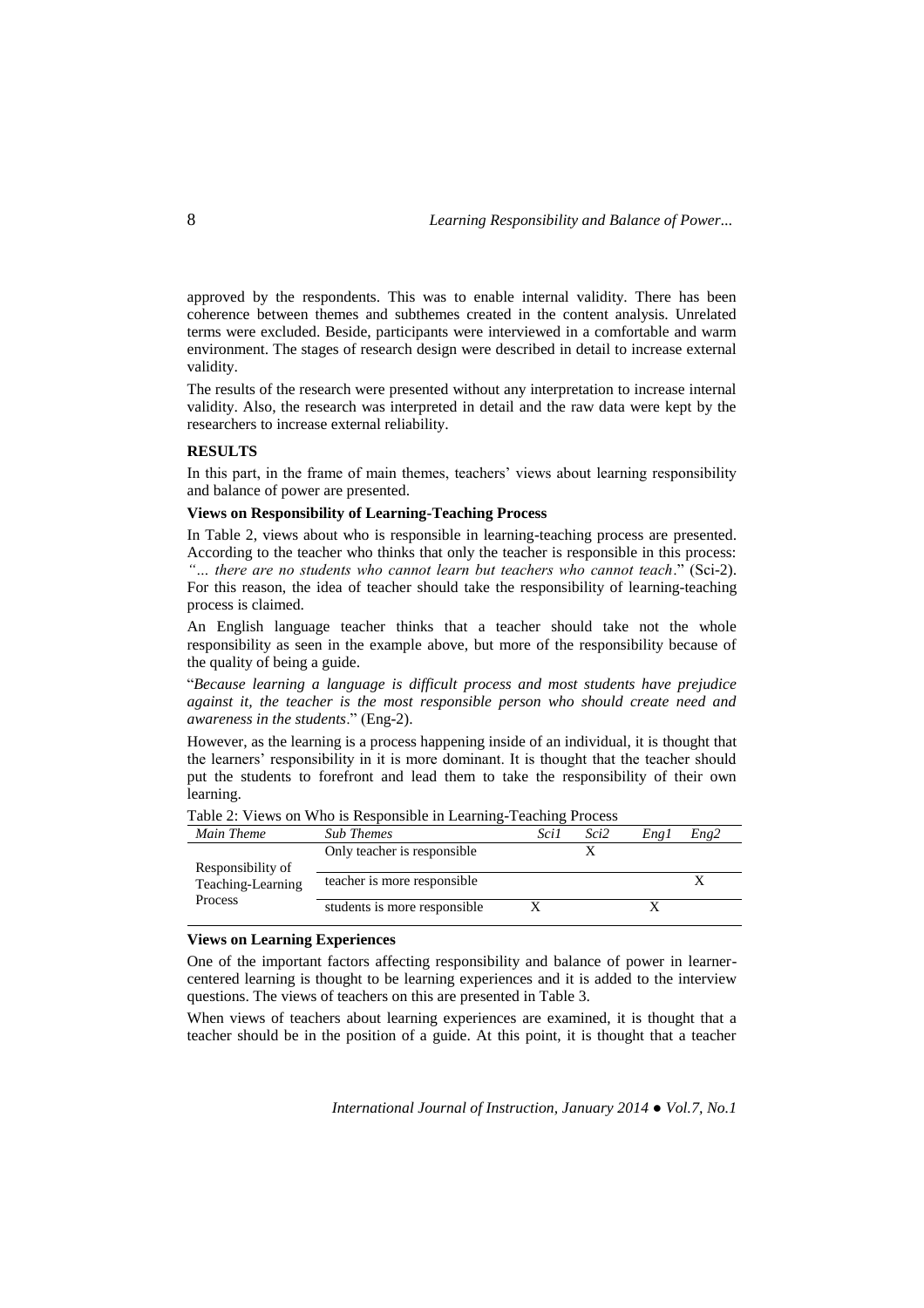should offer the students different learning styles, equal opportunities, the opportunity to discover themselves and experiences that they can use in real life. For example:

"…*I think that if a teacher teaches the students the subjects that they can make use of in their real lives and offers these kinds of experiences, the learning will be easier and more effective for the students"* (Eng-2).

In Science and Technology lesson, it is thought that an efficient laboratory is essential for the students to take responsibility in their learning.

"…*I think that an efficient laboratory with a lot of equipment is necessary especially for the Science and Technology lessons. So, there can be an effective atmosphere with quality teachers and motivated students"*(Sci-1).

Table 3: Views on the Learning Experiences that Should Be Provided in Learner-Centered Learning

| Sub themes                                | <i>Sci1</i>        | Sci2 | Engl | Eng2 |
|-------------------------------------------|--------------------|------|------|------|
| Teacher should be guide.                  | X                  | X    |      |      |
| Laboratory should be provided             | X                  |      |      |      |
| Equality should be provided               |                    | X    |      |      |
| The opportunity to discover themselves    |                    |      | X    |      |
| should be provided                        |                    |      |      |      |
| Choices of teachers and learning styles   |                    |      | X    |      |
| should be provided                        |                    |      |      |      |
| It should awake learners' need            |                    |      |      | X    |
| Experiences that can be used in real life |                    | X    |      | X    |
|                                           | should be provided |      |      |      |

#### **Implementations Providing Learning Responsibility**

In the previous part, the views about learning experiences are presented. In this part, the views of teachers about the possible implementations for students to take responsibility of their own learning are presented in Table 4.

When Table 5 is examined, for the students to take responsibility of learning, the searching-questioning and cooperative learning strategies are claimed to be used. It is thought that thanks to this, students will be active in the teaching-learning process and so they will be able to take responsibilities. For example:

"… *we ask questions to the student based on a theory or hypothesis. We take the answer by making the student use the scientific method stages. So we can only try to lead him by revealing their knowledge. In this process, the student himself tries to find and do something, follow the stages himself and thus he will have taken the responsibility* (Sci-1).

It is thought that the teacher should use his/her guidance for the students to get motivated, feel themselves valuable. This is an important factor in students' responsibilities in their own learning. Performance assignments given to the motivated students are thought to be activities which will concretize their responsibilities. In addition to these, the self-evaluation reports are also thought to improve students' learning responsibilities. Here are some examples about these: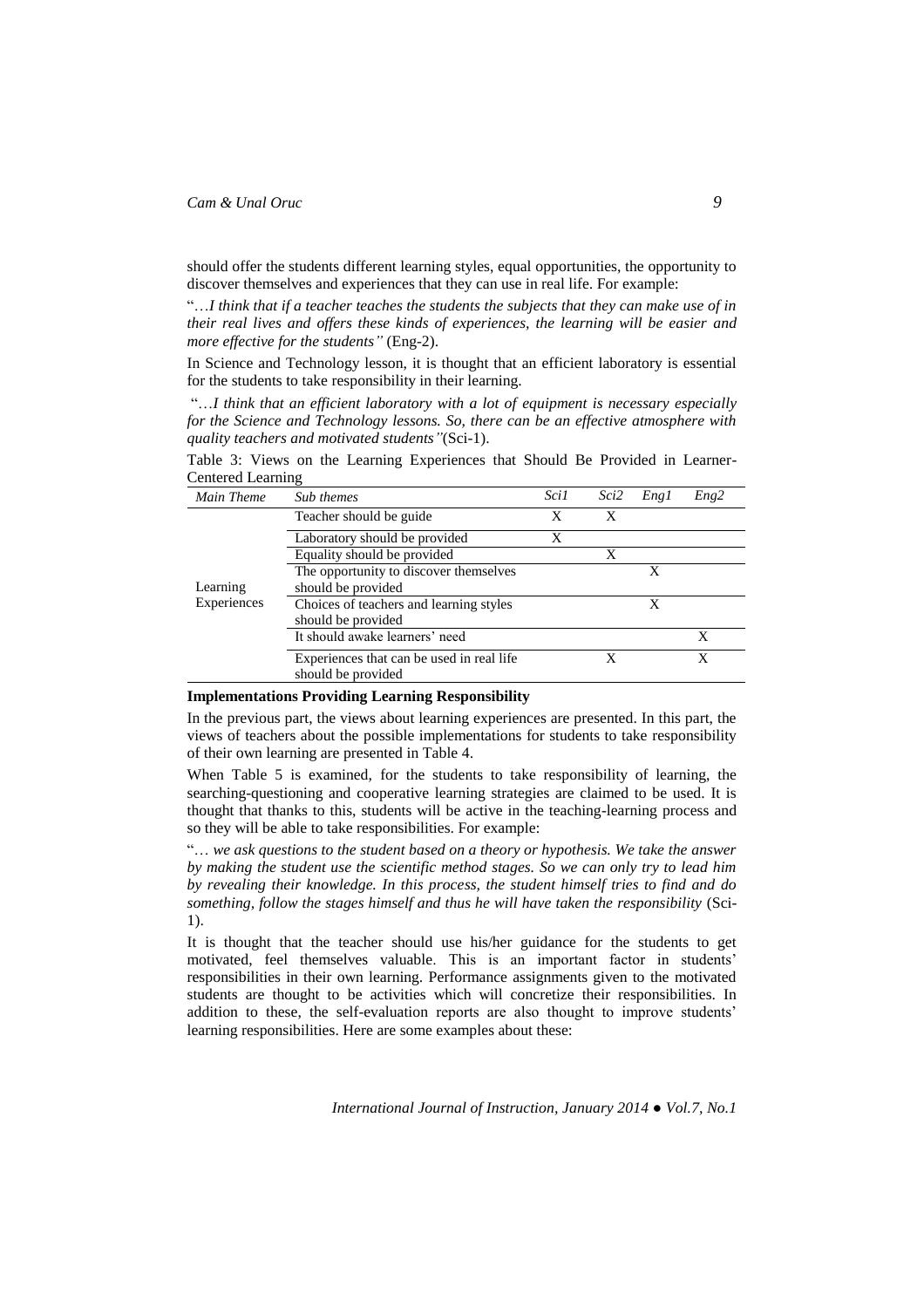*"… the student believes that he is worthless. One day I told him that his hand writing is beautiful and asked him to help me. When I give him responsibilities and make him feel valuable, he started to feel himself as a part of the process. It can be showing them learning in a group or giving a responsibility like this…"(*Fen-2).

*"…the student interiorizes the topic because he has chosen it. So, the students should be provided different choices. They should be given the opportunity to create something which belongs to them…"(*Ing-2).

| Main Theme         | Sub-themes                               | Sci1 | Sci2 | Engl | Eng2 |
|--------------------|------------------------------------------|------|------|------|------|
| Implementations    | Offering a variety of choices            |      |      |      |      |
|                    | Providing collaborative works            |      |      |      |      |
|                    | Make them feel themselves valuable       |      |      |      |      |
| for responsibility | Motivating for learning                  |      | X    |      |      |
| of learning        | Inquiry-based and problem-based learning | X    | X    |      |      |
|                    | Providing performance tasks              |      |      |      |      |
|                    | Self-evaluation reports                  |      |      |      |      |

Table 4: Views on the implementations to give students responsibility of learning

### **Views on giving responsibility based on student success**

Table 5 shows the views on giving responsibility based on student success. Teachers dwell on the importance of individual differences while giving students responsibility. In this respect, they agree on the fact that giving more responsibility to unsuccessful students makes them motivated. Students can feel themselves valuable.

"*If we give more responsibility to successful students, we can lose the ones that we address as unsuccessful*."(Sci-1)

On the other hand, they think that successful ones should not be ignored and they should be given more responsibilities as usual.

"*Giving successful students more responsibility will increase their success. Successful students have right to be behaved in a different way than unsuccessful students*." (Sci-2)

Table 5: Views on giving responsibility based on student success *Main Theme Sub-theme Sci1 Sci2 Eng1 Eng2*

| Main Ineme                                       | мр-тете                                                 | <b>DULI</b> | DUZ. | LIIX 1 | LIV <sub>K</sub> L |
|--------------------------------------------------|---------------------------------------------------------|-------------|------|--------|--------------------|
| Responsibility<br>based on<br>student<br>success | Regarding individual differences                        |             |      |        |                    |
|                                                  | Unsuccessful students should get more<br>responsibility |             |      |        |                    |
|                                                  | Successful students should get more<br>responsibility   |             |      |        |                    |
|                                                  | Successful and unsuccessful students                    |             |      |        |                    |
|                                                  | should get responsibility equally                       |             |      |        |                    |

### **Views on Policies against Failures and Problems**

In table 6, the policies against failures and problems have been given. According to the results, it is stressed that teachers should communicate with the students one by one. Additionally, it is claimed that teachers should investigate the reasons behind the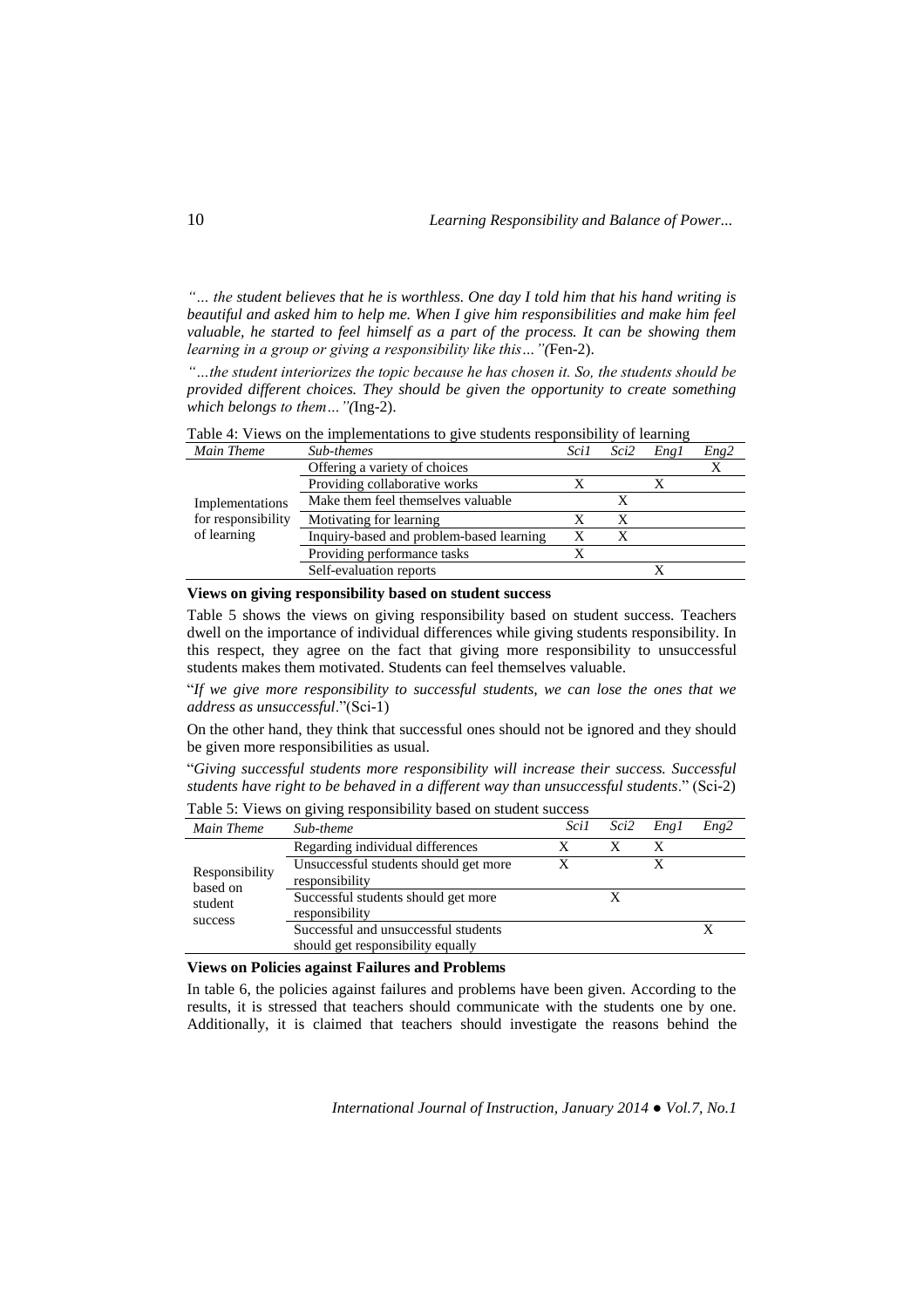misbehaviors by making contacts with counselor and students' families. The teachers think that students have a social life outside the classroom and they should act accordingly. For instance,

"*First, I try to learn the reason for the failure. I ask my students what they think about their failure. One of them for example, said he looked after his younger sister last night. Another student said that my parents quarreled last night. I mean teachers should be aware of the fact that students have a life outside the school.*" (Eng-2)

On the other hand, Teachers state that providing funny activities and having accessible goals can prevent failure. Also, they think that ignoring the misbehaviors of the students can lead extinction of the behavior. For instance:

"….*misbehavior should be ignored at first, but if they insist on misbehaving, they should be warned personally*." (Sci-1)

Table 6: Views on Policies against Failures and Problems

| Main Theme                   | Sub-theme                                 | Sci1         | Sci <sub>2</sub> | Engl | Eng2 |
|------------------------------|-------------------------------------------|--------------|------------------|------|------|
| Policies against<br>problems | Collaboration with counselor and families | $\mathbf{X}$ | X                |      |      |
|                              | Ignoring the misbehavior                  |              |                  |      |      |
|                              | Giving students more responsibility       |              |                  |      |      |
|                              | Providing funny activities                |              |                  |      |      |
|                              | Emphasizing success and positive behavior |              |                  |      |      |
|                              | One to one communication with students    |              |                  |      |      |
|                              | Providing accessible goals                |              |                  |      |      |

#### **Views on Classroom Control**

Table 7 shows teacher views about classroom control in learner centered teaching. According to the results, classroom control can be shared to the extent that teachers still have their roles.

"*Classroom management is critical. Of course, it can be shared with students by choosing class chairman and giving students responsibilities. However, the position of the teacher shouldn't be underestimated. The students should know that teachers have the authority in the classroom*." (Sci-2)

On the other hand, it is thought that sharing control with students can lead discipline problems. Also, the teachers think they share power with chairman of the class.

"*If the control is given to the students, there will be problems. For instance, if students do all the activities and presentations, it will be a chaos and it is impossible to control the class*." (Sci-1)

Table 7: Views on Classroom Control

| Main theme           | Sub-themes                                                                                         |              | Scil Sci2 Engl | Eng2 |
|----------------------|----------------------------------------------------------------------------------------------------|--------------|----------------|------|
|                      | Teacher should have the classroom control X                                                        |              |                |      |
| Classroom<br>Control | Classroom control can be shared with<br>students; however teacher authority should<br>be accepted. | $\mathbf{x}$ |                |      |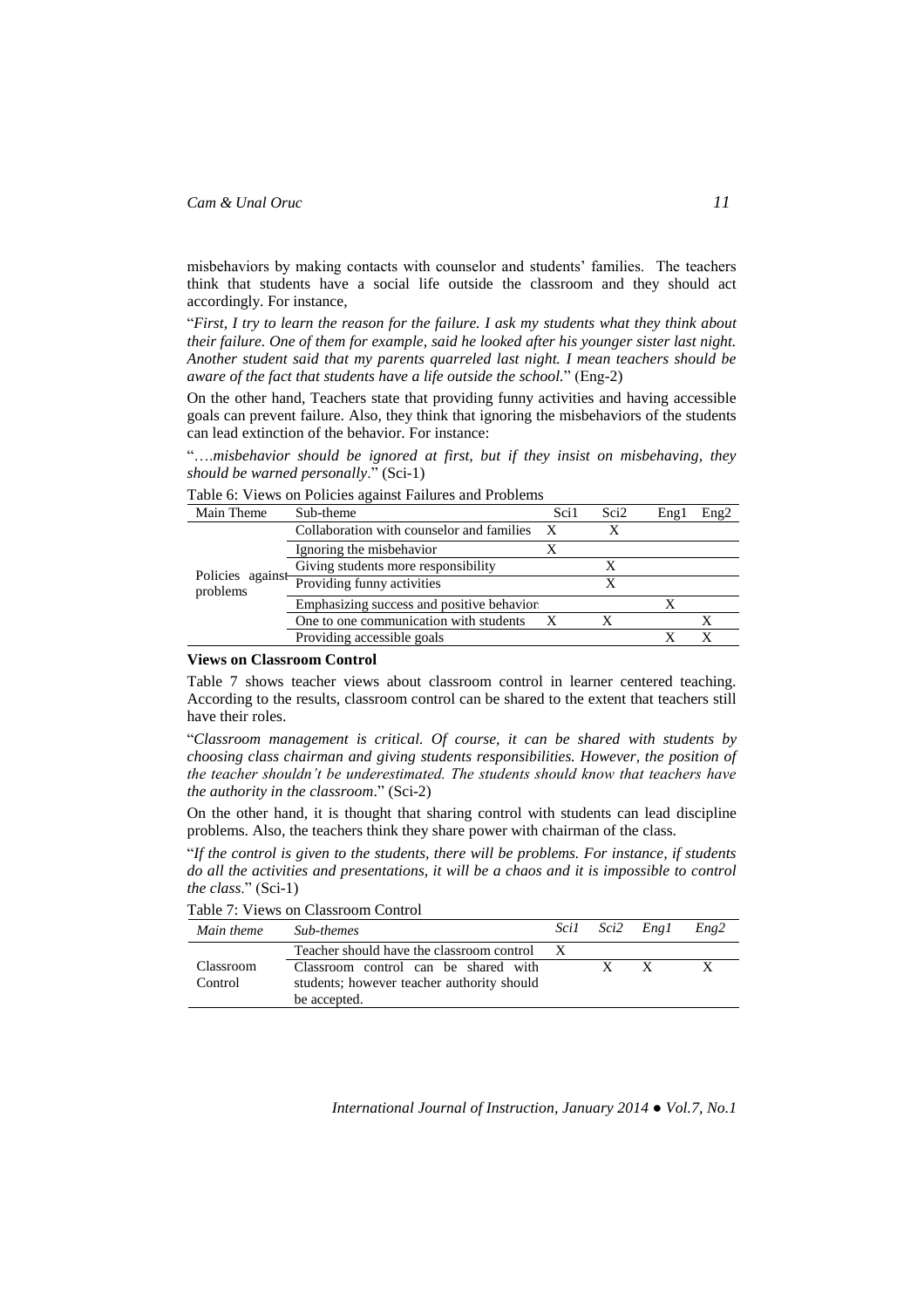### **Teacher Views on Assignments**

Table 8 shows teacher views about giving assignments. Teachers claim that a wide range of assignment topics can be provided to allow students to make their own choices. Moreover, students should have the opportunity to have assignment when they feel they need.

"*Students should know that they can have assignments whenever they want. I give homework that doesn't take much time and enables students to reflect themselves*." (Eng-1)

In this process, individual or group work in which students express themselves is suggested. In line with this idea, the teachers think that there should be activities that require students to use their creativity. Also, giving rewards is thought to enable students to be motivated.

Table 8: Teacher views on assignments

| Main Theme | Sub-themes                                                             | Sci1 | Sci2 | Eng 1 | Eng2 |
|------------|------------------------------------------------------------------------|------|------|-------|------|
|            | Offering choices on assignment topics                                  | X    |      |       | X    |
|            | Giving assignments in which students<br>express themselves             |      | X    |       | X    |
|            | Doing group or pair work relevant to X<br>students' choices            |      |      |       |      |
|            | Rewarding assignments                                                  |      | X    | X     |      |
|            | Arranging competitive activities                                       |      | X    |       |      |
| Assignment | Giving<br>assignments encouraging<br>creativity                        |      |      | X     |      |
|            | Giving assignments that doesn't take<br>much time                      |      |      | X     |      |
|            | Giving assignments including repetitive<br>activities                  |      |      | X     |      |
|            | <b>Students</b><br>should<br>have<br>assignments<br>whenever they want |      |      | X     |      |

### **Teacher Views on Learning Motivation**

Learning motivation has been included to the main themes of the research since it is closely related to learning responsibility. Table 9 shows teacher views about learning motivation. According to the results, giving rewards is claimed to be a way of enabling learning motivation.

"…*in the past years, we had a vocabulary activity. The student who learns the most words beginning with a common letter was the student of the week. It was an activity that motivates students pretty well*. (Eng-1)

The teachers think that lessons should be related to real life and students have a need to learn. Additionally, the teachers agree in determining the learning goals in this respect.

"*In the counseling course, I asked the students what they wanted to be. I saw that the one who wants to be a doctor is interested in science lesson. If they have some goals,*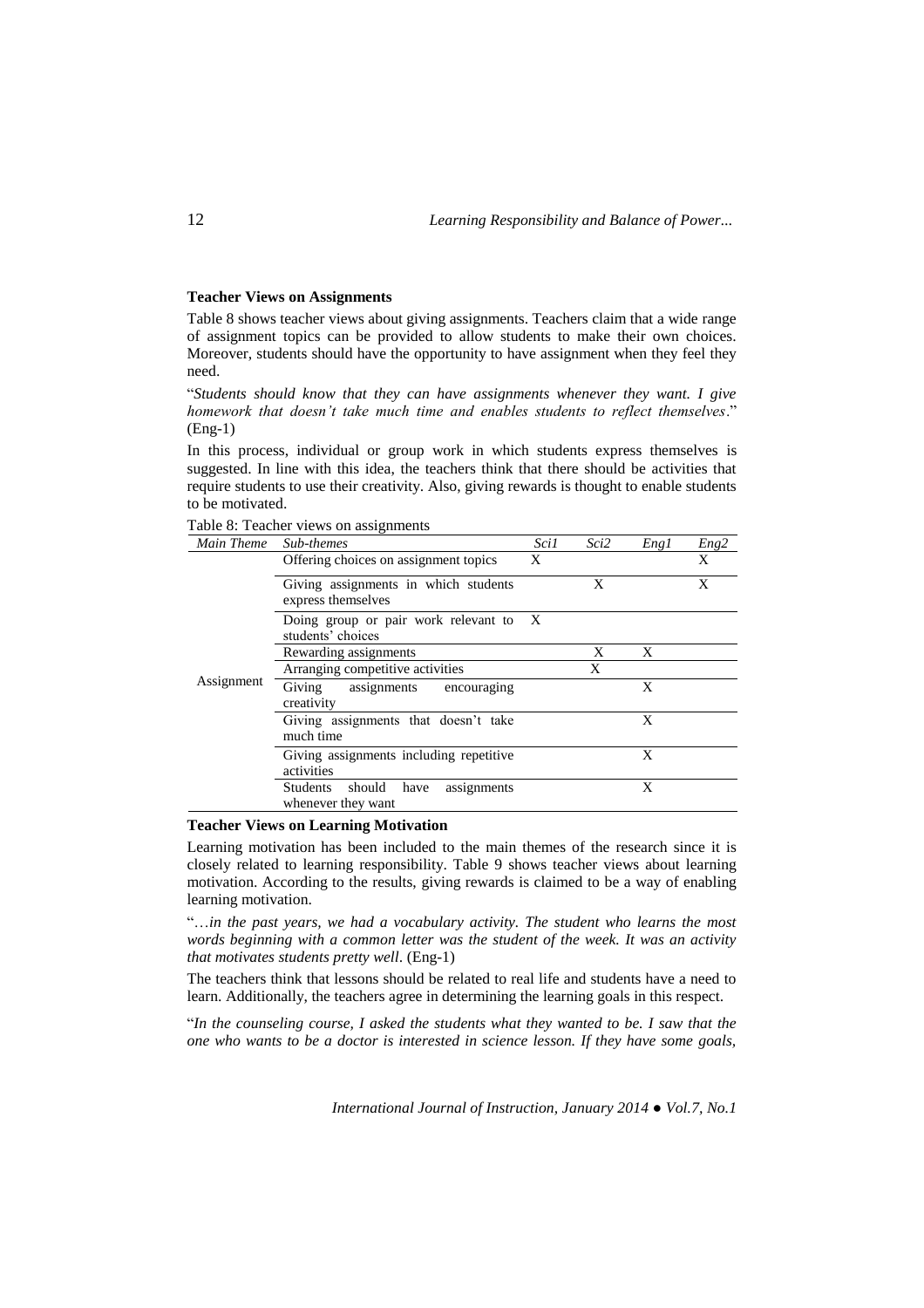*they can motivate themselves. Therefore, we can lead them to find their own goals as teachers.* (Sci-1)

Last but not the least, it is thought that students can be motivated by grades. According to the teachers, they can be encouraged to learn in this way.

"*As I think that students need to get high grades, I sometimes tell students possible questions that may appear in exam. At that time, they listen to me eagerly and take notes*. (Eng-2)

| Table 9. Teacher views on Learning Mouvation |                                              |             |      |      |      |  |
|----------------------------------------------|----------------------------------------------|-------------|------|------|------|--|
| Main Theme                                   | Sub-Themes                                   | <i>Sci1</i> | Sci2 | Engl | Eng2 |  |
| Learning                                     | Course content related to real life          |             |      |      | Х    |  |
| Motivation                                   | Creating a need for learning                 |             |      |      |      |  |
|                                              | Encouraging to success                       |             |      |      | X    |  |
|                                              | Rewarding                                    |             |      |      |      |  |
|                                              | Motivating with grades                       |             |      |      |      |  |
|                                              | Using analogy to attract their attention $X$ |             |      |      |      |  |
|                                              | Help them set goals                          |             |      |      |      |  |

Table 9. Teacher Views on Learning Motivation

## **DISCUSSION**

According to the results if the study, it has been found that all the teachers are not able to implement a learner centered teaching because of excessive class size, lack of time for the syllabus. In this respect, there should be some changes on the points that prevent teachers from implementing learner centered teaching. First of all class size should be reduced and standardized to enable teachers to apply a learner centered teaching. Hence, students can be active learners. To achieve this, learning environments should be rearranged based on students' needs. The conventional seating arrangement should be replaced by adaptable designs that foster the interaction. The changes in classroom layout make students more comfortable in class.

Besides, It is thought that learner centered teaching cannot be implemented because of lack of time to cover course content. As teachers hurry to cover the material, they choose the easy way of presenting knowledge rather than allowing students to discover the facts. Therefore, students do not have learning responsibility which is aimed to be acquired by students in learner centered teaching. At this point, reducing overloaded course content can be suggested. Moreover, learning areas can be created instead of many courses to make students improve themselves in a specific learning area. So, students can take learning responsibility.

According to the results, contrary to the notion that the learning responsibility belongs to students in learning centered teaching, the teachers suggest that they have more responsibility in guiding students. On the other hand, teachers should guide students to have their learning responsibility in learner centered teaching (Weimer, 2002). Teaching should be suitable to the nature of learning, therefore, teachers should adopt a way to give the responsibility of learning to students who should already have. Students should feel that they have the responsibility to learn. Therefore, they should learn to learn.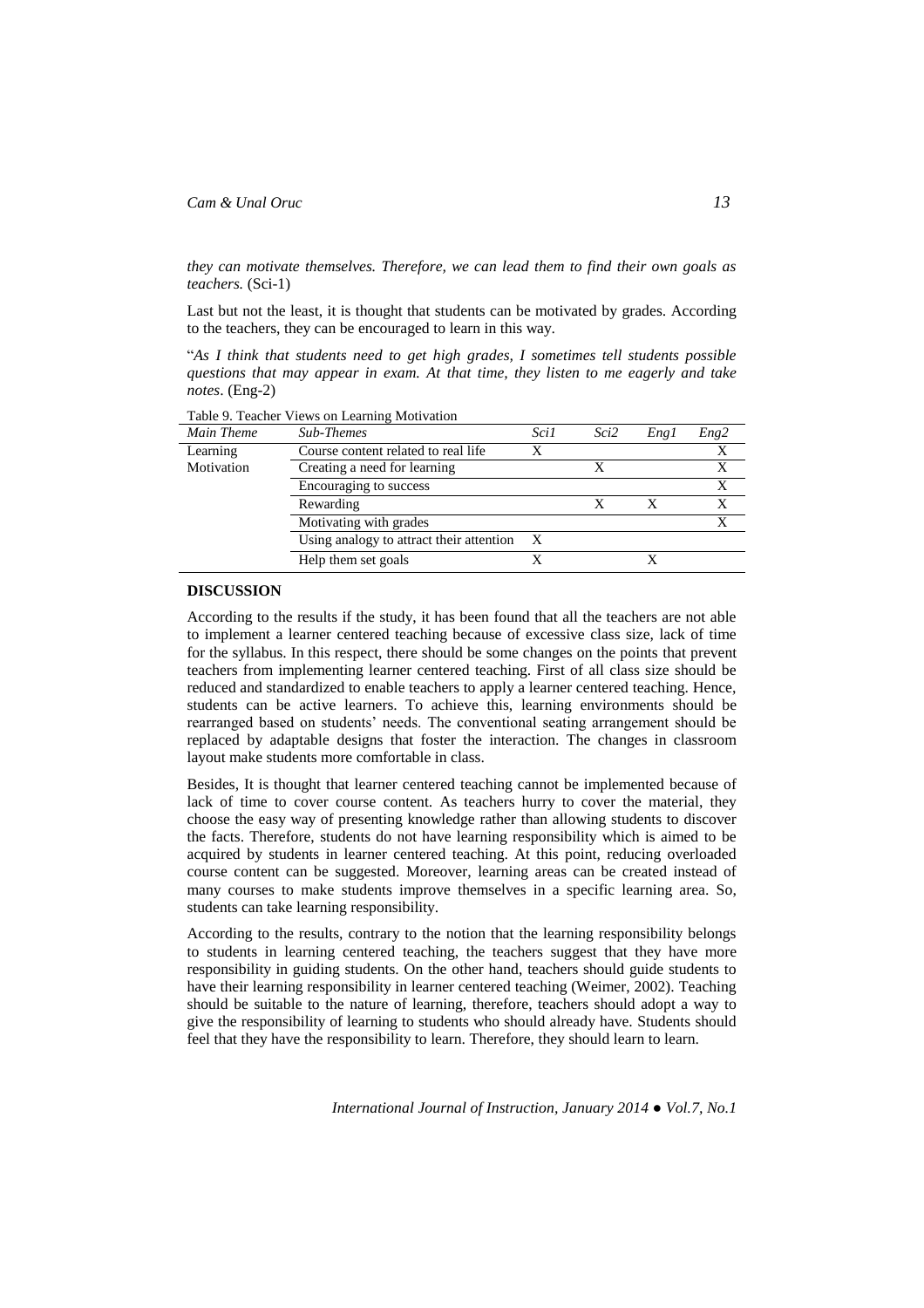Science teachers suggest that problem-based learning and collaborative learning should be encouraged. On the other hand, English teachers think that students take learning responsibility with the activities that discover themselves. These differences can stem from the fact that two courses require different ways of learning. While science teachers focus on approaches such as problem-solving, inquiry-based learning, English teachers focus on discovery learning.

In the results, self-evaluation reports are recommended to enable students to observe their progress in line with the taking responsibility of their own learning. Self-track of what they learned helps them be aware of their responsibility.

In the views on assignments, teachers would rather give assignments based on their interests and choices. The teachers have remarkable views on giving assignments in learner centered teaching. Offering choices does not mean that students decide everything about the assignment. Teachers still have the responsibility to set parameters for assignments. Offering choices for assignment makes students to express themselves and use their creativity. Flexibility about assignments is that students can have assignments whenever they want.

On the other hand, students may tend to depend on extrinsic motivation when they are constantly responded with rewards. Students are familiar with this kind of token economies. Instead of letting them be dependent on grades, teachers should trigger their intrinsic motivation. (Weimer, 2002) Nevertheless, handling conventional practices in a critical way rather than ignoring them will benefit students and learning environment.

Another idea about assignments is arranging competitive activities. However, competitive activities lead students to ignore their responsibilities and improvements.

The teachers interpret sharing of power in a different way. They think that power can be shared with students by letting one of them be chairman of the class. However, power sharing should include all students in class in learner centered teaching. To share authority, teachers should give students more responsibility in decision making about their learning. Individual differences of students should be taken into consideration while giving them responsibilities. It is what teachers mean when saying that successful students should have more responsibility than others. Nevertheless, it is not what power sharing is based on. Unsuccessful students may have the maturity to have their learning responsibility, if we as teachers decide to give them choices within certain parameters.

There is consensus among the teachers on the fact that they should have one-to-one communication with students. An important thing in handling failures is to make students take the firsts step (Weimer, 2002). It is in fact, the first step of accepting their responsibilities. Teachers should enable them to come to their office or demand an office hour. They can ask what they think about the reason of their own failure. Then an individual study plan can be prepared. While creating the plan, students should decide what to do and teacher should offer choices to help them. In this process, progress reports can be useful to see improvement of students.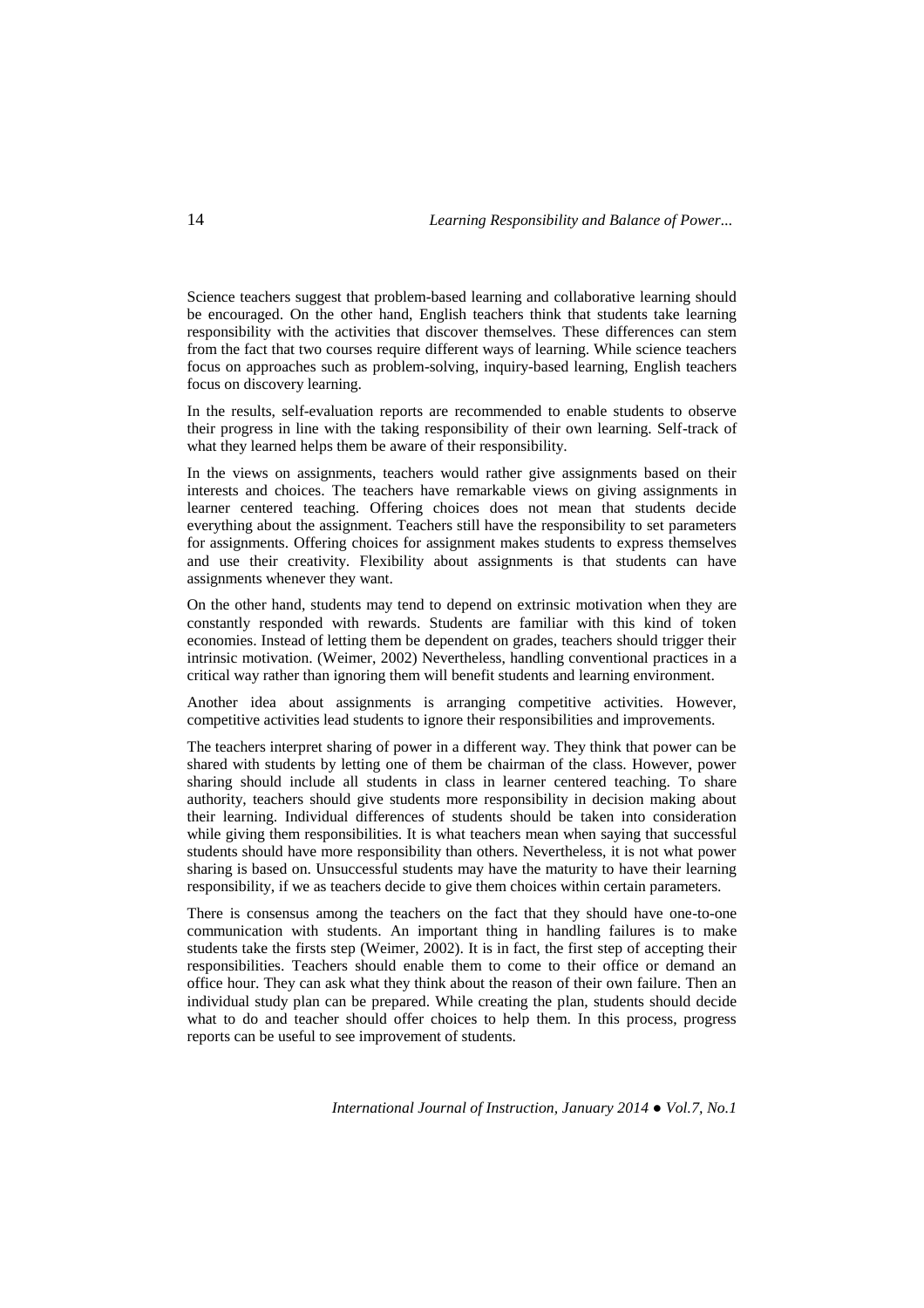Another suggestion about handling failure and problems is setting reachable goals for students. Therefore, focusing on success and positive behaviors can persuade unsuccessful students to be successful. However, goals should be neither simple nor very difficult for them to handle. Also, setting goals individually should minimize competition among students. Including students in the process of setting goals is motivating as they contribute to decision-making (Svinicki, 1999). Teachers should create a need to learn in students. This means triggering intrinsic motivation by offering choices for students. (Svinicki, 1999).

Lastly, the teachers reveal that they tend to motivate students with grades. This can lead students to become extrinsically dependent learners. If it has some short term gains, students cannot value learning itself. They aim to have good grades rather than taking learning responsibility.

### **REFERENCES**

Burnard, P. (1999). Carl Rogers and postmodernism: Challenged in nursing and health sciences. *Nursing and Health Sciences, 1*, 241–247.

Carlile, O. & Jordan, J. (2005). It works in practice but will it work in theory? The theoretical underpinnings of pedagogy. In S. Moore, G. O'Neill, and B. McMullin (Eds.), *Emerging Issues in the Practice of University Learning and Teaching*. Dublin: AISHE.

Creswell, J. W. (1998). *Qualitative inquiry and research design: Choosing among five traditions*. Thousand Oaks, CA: Sage Publications.

Kember, D. (1997). A reconceptualization of the research into university academics conceptions of teaching. *Learning and Instruction, 7*(3), 255–275.

Lea, S. J., Stephenson, D. & Troy, J. (2003). Higher education students' attitudes to student centered learning: Beyond 'educational bulimia'. *Studies in Higher Education, 28*(3), 321–334.

Miles, M. B. & Huberman, M. A. (1994). *An expanded sourcebook qualitative data analysis*. London: Sage Publications.

Neuman, L.W. (2009). *Understanding research*. Pearson Education Press: USA.

O'Neill, G. & McMahon, T. (2005) Student–centered learning: What does it mean for students and lecturers?. O'Neill, G., Moore, S., McMullin, B. (Eds.) In *Emerging Issues in the Practice of University Learning and Teaching*. Dublin: AISHE.

O'Sullivan, M. (2004). The reconceptualization of learner-centered approaches: A Namibian case study. *International Journal of Educational Development, 24*, 585-602.

Simon, B. (1999). Why no pedagogy in England?. In J. Leach and B. Moon (Eds.), *Learners and Pedagogy*. London: Sage Publications.

Svinicki, M. D. (1999). New directions in learning and motivation. *New Directions for Teaching and Learning,* (80), 5-27.

Weimer, M. (2002). *Learner-centered teaching*. San Francisco: Jossey-Bass.